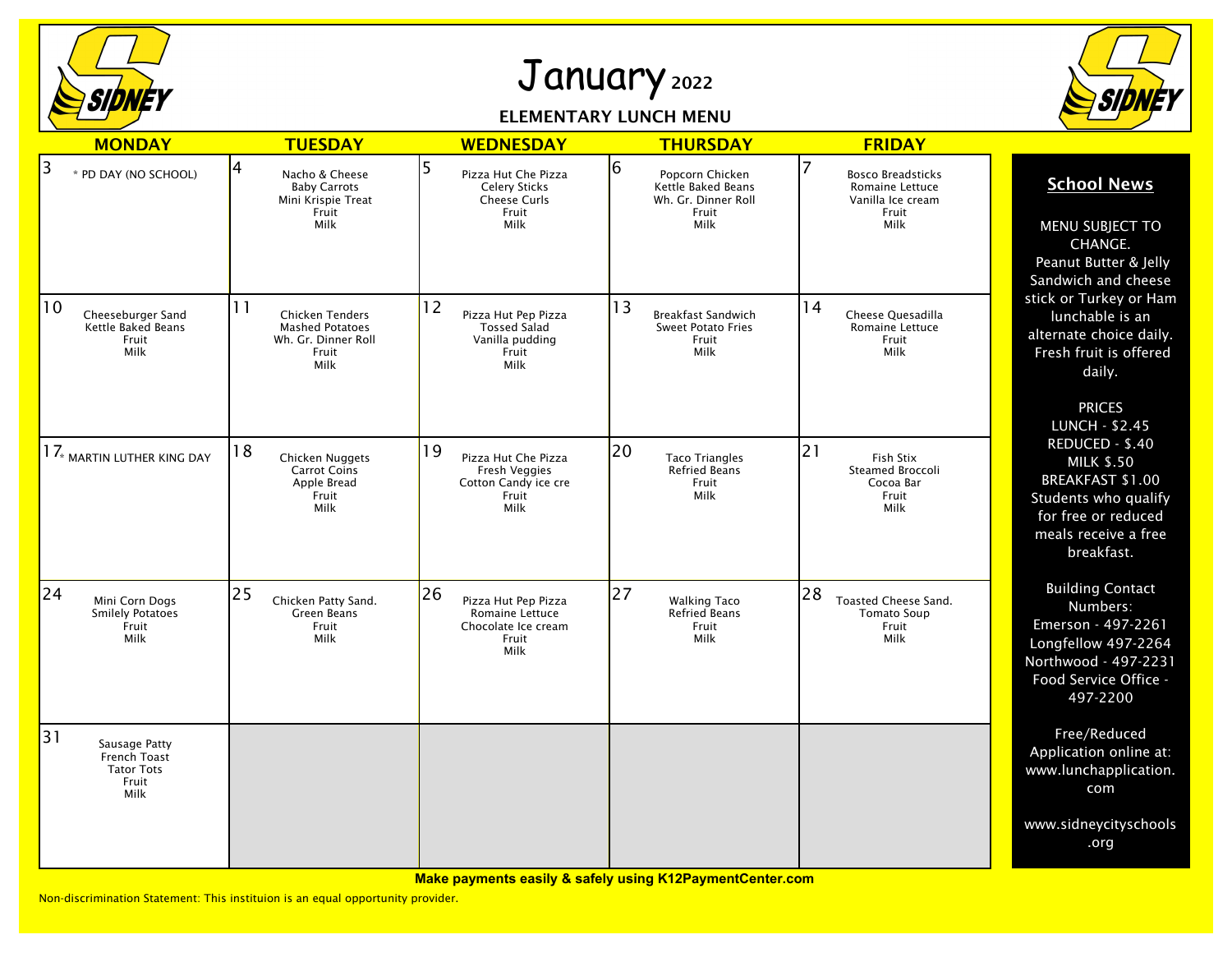| <b>Serving Date</b> | Recipe                                | <b>Allergens</b>               |  |
|---------------------|---------------------------------------|--------------------------------|--|
| 01/04/2022          | R-0235 - Baby Carrots (Elem/MS)       | Milk, Eggs                     |  |
|                     | R-0255 - Milk                         | Milk                           |  |
|                     | R-0484 - Uncrustable (Elem/MS)        | Milk, Peanuts, Wheat, Soybeans |  |
|                     | R-0655 - Mini Krispie Treat           | Milk, Soybeans                 |  |
|                     | R-0815 - Nacho & Cheese               | Milk, Soybeans                 |  |
| 01/05/2022          | R-0255 - Milk                         | Milk                           |  |
|                     | R-0484 - Uncrustable (Elem/MS)        | Milk, Peanuts, Wheat, Soybeans |  |
|                     | R-0657 - Pizza Hut Cheese Pizza       | Milk, Wheat                    |  |
|                     | R-0687 - Cheddar cheese curls         | Milk                           |  |
| 01/06/2022          | R-0217 - Popcorn Chicken              | Wheat, Soybeans                |  |
|                     | R-0255 - Milk                         | Milk                           |  |
|                     | R-0297 - Wh. Gr. Dinner Roll          | Wheat                          |  |
|                     | R-0484 - Uncrustable (Elem/MS)        | Milk, Peanuts, Wheat, Soybeans |  |
| 01/07/2022          | R-0255 - Milk                         | Milk                           |  |
|                     | R-0484 - Uncrustable (Elem/MS)        | Milk, Peanuts, Wheat, Soybeans |  |
|                     | R-0663 - Bosco Breadsticks with sauce | Milk, Wheat                    |  |
|                     | R-0936 - Vanilla Ice cream-Hershey's  | Milk                           |  |
| 01/10/2022          | R-0199 - Cheeseburger Sandwich        | Milk, Wheat, Soybeans          |  |
|                     | R-0255 - Milk                         | Milk                           |  |
|                     | R-0484 - Uncrustable (Elem/MS)        | Milk, Peanuts, Wheat, Soybeans |  |
| 01/11/2022          | R-0236 - Chicken Tenders              | Wheat, Soybeans                |  |
|                     | R-0255 - Milk                         | Milk                           |  |
|                     | R-0297 - Wh. Gr. Dinner Roll          | Wheat                          |  |
|                     | R-0308 - Mashed Potatoes (Elem/MS)    | Milk                           |  |
|                     | R-0484 - Uncrustable (Elem/MS)        | Milk, Peanuts, Wheat, Soybeans |  |
| 01/12/2022          | R-0255 - Milk                         | Milk                           |  |
|                     | R-0484 - Uncrustable (Elem/MS)        | Milk, Peanuts, Wheat, Soybeans |  |
|                     | R-0656 - Pizza Hut Pep Pizza          | Milk, Wheat                    |  |
|                     | R-0719 - Vanilla pudding              | Milk                           |  |
| 01/13/2022          | R-0205 - Sweet Potato Fries           | Soybeans                       |  |
|                     | R-0255 - Milk                         | Milk                           |  |
|                     | R-0484 - Uncrustable (Elem/MS)        | Milk, Peanuts, Wheat, Soybeans |  |
|                     | R-0660 - Breakfast Sandwich           | Milk, Eggs, Wheat, Soybeans    |  |
| 01/14/2022          | R-0255 - Milk                         | Milk                           |  |
|                     | R-0484 - Uncrustable (Elem/MS)        | Milk, Peanuts, Wheat, Soybeans |  |
|                     | R-0678 - Cheese Quesadilla            | Milk, Wheat, Soybeans          |  |
| 01/18/2022          | R-0255 - Milk                         | Milk                           |  |
|                     | R-0258 - Chicken Nuggets              | Wheat, Soybeans (soy)          |  |